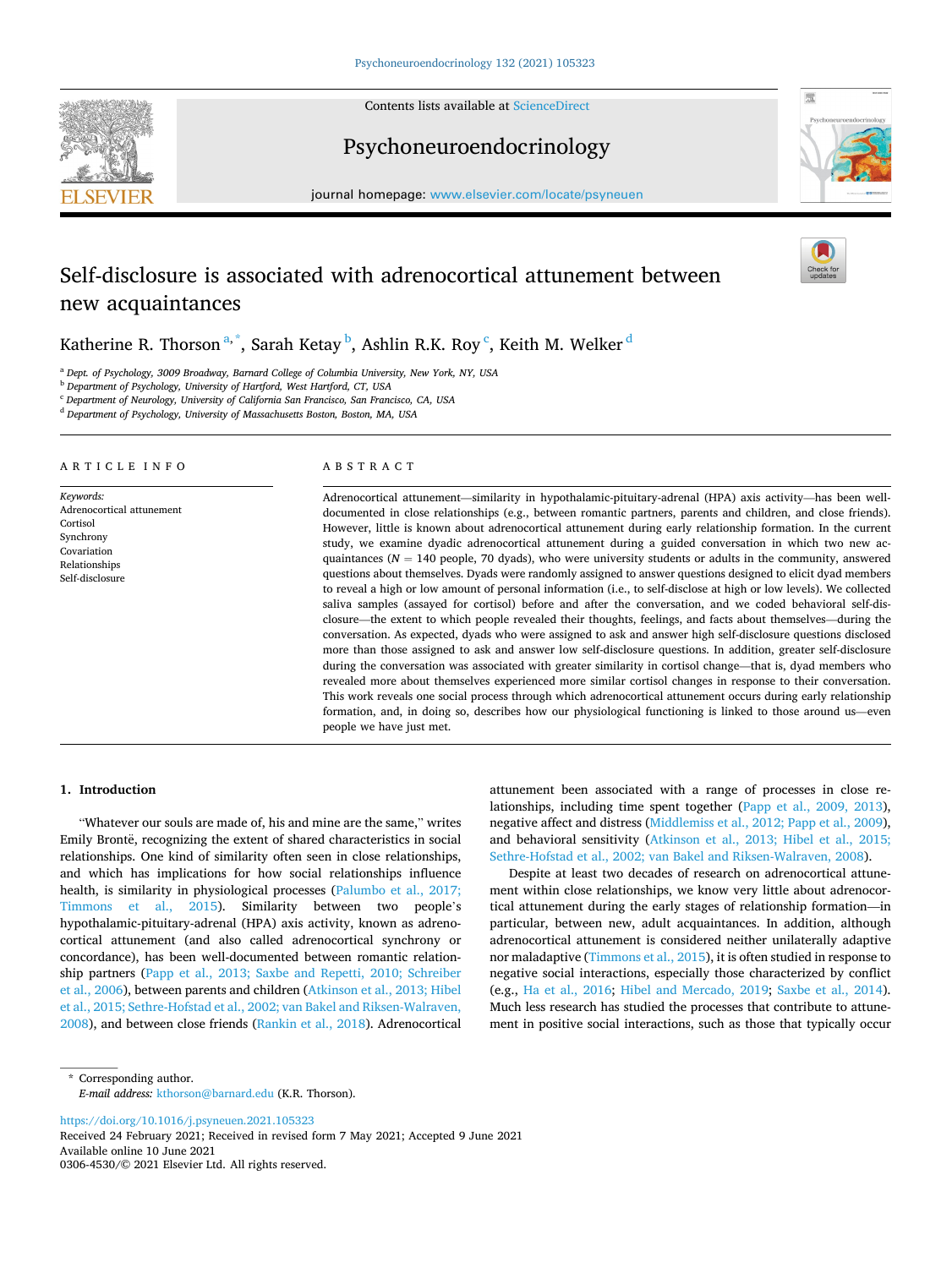between new acquaintances.

Studying attunement of HPA-axis activity within early relationships could help us better understand the processes through which hormonal responses become regulated and shaped by others, even those we have just met ([Feldman, 2007](#page-6-0)). Because HPA-axis activity is considered one of the main pathways through which social relationships influence health, such information could also inform how interactions with new acquaintances contribute to health over time [\(Eisenberger and Cole,](#page-6-0)  [2012\)](#page-6-0). Additionally, understanding how adrenocortical attunement develops in new relationships could inform interventions aimed at promoting attunement in beneficial situations (e.g., when partners downregulate each other's distress; e.g., [Bloch et al., 2014\)](#page-6-0) and interrupting attunement in harmful ones (e.g., when negative emotions are transmitted from one partner to another; [Dimitroff et al., 2017\)](#page-6-0).

In the current work, we examine adrenocortical attunement during social interactions between new acquaintances. Although, as of yet, there is no evidence to suggest that adrenocortical attunement occurs between new acquaintances, recent work on other physiological responses supports the idea that new acquaintances can exhibit correspondence in their neurobiological responses ([Thorson and West, 2018;](#page-7-0)  [West et al., 2017](#page-7-0)). For example, a recent study showed that newly-acquainted students showed similarity in sympathetic nervous system responses while solving math problems together [\(Thorson et al.,](#page-7-0)  [2019\)](#page-7-0).

Here, we examine whether adrenocortical attunement is related to one of the most important behavioral processes underlying relationship formation: self-disclosure. Self-disclosure is the process of revealing personal information to another person, and it is a well-documented behavior that promotes liking and closeness within new relationships ([Aron et al., 1997; Collins and Miller, 1994; Laurenceau et al., 2004; Reis](#page-6-0)  [and Shaver, 1988; Sprecher et al., 2013](#page-6-0)). Through mutual self-disclosure, new acquaintances gradually reveal more thoughts, feelings, and facts about themselves. In the current work, we provided new acquaintances with the opportunity to self-disclose during a structured 45-minute conversation, during which dyad members took turns asking and answering questions that were designed to elicit high or low levels of self-disclosure [\(Aron et al., 1997; Welker et al., 2014\)](#page-6-0). We measured how much dyad members self-disclosed during the conversations, by coding the extent to which they revealed their thoughts, feelings, and facts about themselves. We then assessed adrenocortical attunement by measuring cortisol—the end-product of HPA axis activation and which is often associated with stress reactivity or arousal—in both dyad members before and after the conversation ([Ha et al., 2016;](#page-6-0)  [Hibel and Mercado, 2019; Sethre-Hofstad et al., 2002](#page-6-0)).

We test the hypothesis that dyad members will disclose more when asking and answering questions designed to elicit a high level of selfdisclosure versus those designed to elicit a low level of self-disclosure. We then test whether greater levels of self-disclosure during the conversation are associated with adrenocortical attunement between new acquaintances. Several studies support the idea that greater access to information about partners—as is revealed during self-disclosure—facilitates adrenocortical attunement. For example, mothers and babies are more attuned to each other during sleep training when mothers can hear their babies cry but not when they do not hear their babies cry ([Middlemiss et al., 2012](#page-6-0)). Spouses tend to be more attuned to each other when they are physically together at home in the early morning and evening—times when they have access to more behavioral cues from their partners ([Saxbe and Repetti, 2010\)](#page-7-0)—and when they spend more time together in general [\(Papp et al., 2013](#page-6-0)). Similar findings exist for parents and their adolescent children: attunement is higher when pairs spend more time together and in families rated higher on shared activities and parent supervision ([Papp et al., 2009\)](#page-6-0). In addition, attention or sensitivity to information from others also promotes attunement, and situations that make it harder to attend to others, such as stress, disrupt attunement ([Hibel et al., 2015;](#page-6-0)[Sethre-Hofstad et al.,](#page-7-0)  [2002; Atkinson et al., 2013; van Bakel and Riksen-Walraven, 2008](#page-7-0),).

Finally, research conducted on other forms of physiological attunement (such as sympathetic nervous system activity) also suggests that attunement is higher when people have access to and pay attention to information from their partners [\(Marci and Orr, 2006; Murata et al.,](#page-6-0)  [2020; Thorson et al., 2019\)](#page-6-0).

Taken together, this work suggests that one way that adrenocortical attunement occurs is through the information people provide about themselves—for example, about their current mood. This information can be expressed via different channels, like speech, paraverbal cues, or other nonverbal behaviors. When another person "receives" this information from an interaction partner, this can result in both partners having similar psychological experiences, which are reflected in similar physiological responses [\(Thorson et al., 2018](#page-7-0)). Based on this work, we test whether new acquaintances who reveal more information about themselves will experience more adrenocortical attunement. To our knowledge, this is the first work to examine adrenocortical attunement between new acquaintances and the first to examine whether self-disclosure is a social-behavioral process associated with attunement.

## **2. Material and methods**

Additional methodological details and results are provided in the Supplementary Material (SM); study materials, data, and analysis syntax are available on the Open Science Framework (OSF) at [https://osf.](https://osf.io/j4g29/)  [io/j4g29/](https://osf.io/j4g29/)

#### *2.1. Participants*

Participants were recruited from the greater Boston area through online advertisements, posted flyers, a University of Massachusetts Boston psychology subject pool, and a university-wide student email notification system ( $N_{participants} = 140$ ,  $N_{dyads} = 70$ ;  $M_{age} = 22.94$ ,  $SD =$ 6.27; 45% male, 55% female; 31.4% Caucasian/White, 24.3% East/ Pacific/South Asian, 15.7% Hispanic/Latin American, 13.6% African American/Black, 2.9% Middle Eastern, 12.1% Other/Mixed Race; 67.9% exclusively heterosexual, 16.4% mostly heterosexual, 3.6% more heterosexual, 5.0% bisexual, 2.1% more homosexual, 2.1% mostly homosexual, 2.1% exclusively homosexual). Most participants were university students (86.4% students; 9.3% non-students; 4.3% missing data). Dyad members were matched on gender to avoid concerns about dating and sexual attraction (given that most participants identified as heterosexual). Participants were compensated with a \$30 Amazon.com gift card or partial class credit if they were recruited from the subject pool. To attenuate diurnal variation in hormones, study sessions occurred between the hours of 11:00 am and 5:00 pm. One dyad was excluded from data analysis a priori because the dyad members did not understand the instructions for the interaction task and completed it incorrectly. Although the sample size for this paper was not determined for the purpose of this particular analysis, a power analysis conducted in G\*Power showed that we had 80% power to detect a small-to-medium effect size with this sample size.

## *2.2. Procedure*

Upon arrival at the lab, participants provided informed consent, completed demographic and personality measures, and provided a baseline saliva sample in individual rooms. Dyad members were then moved to the same room where they met each other for the first time.

We then provided participants with questions to ask each other. Each dyad was randomly assigned to ask each other one of two sets of questions, with one set of questions designed to induce a high level of selfdisclosure (and one that increased over time) and one set designed to induce a low level of self-disclosure (this variable is referred to as "question type" below; [Aron et al., 1997;](#page-6-0) [Welker et al., 2014](#page-7-0)). An example question designed to induce high self-disclosure is "For what in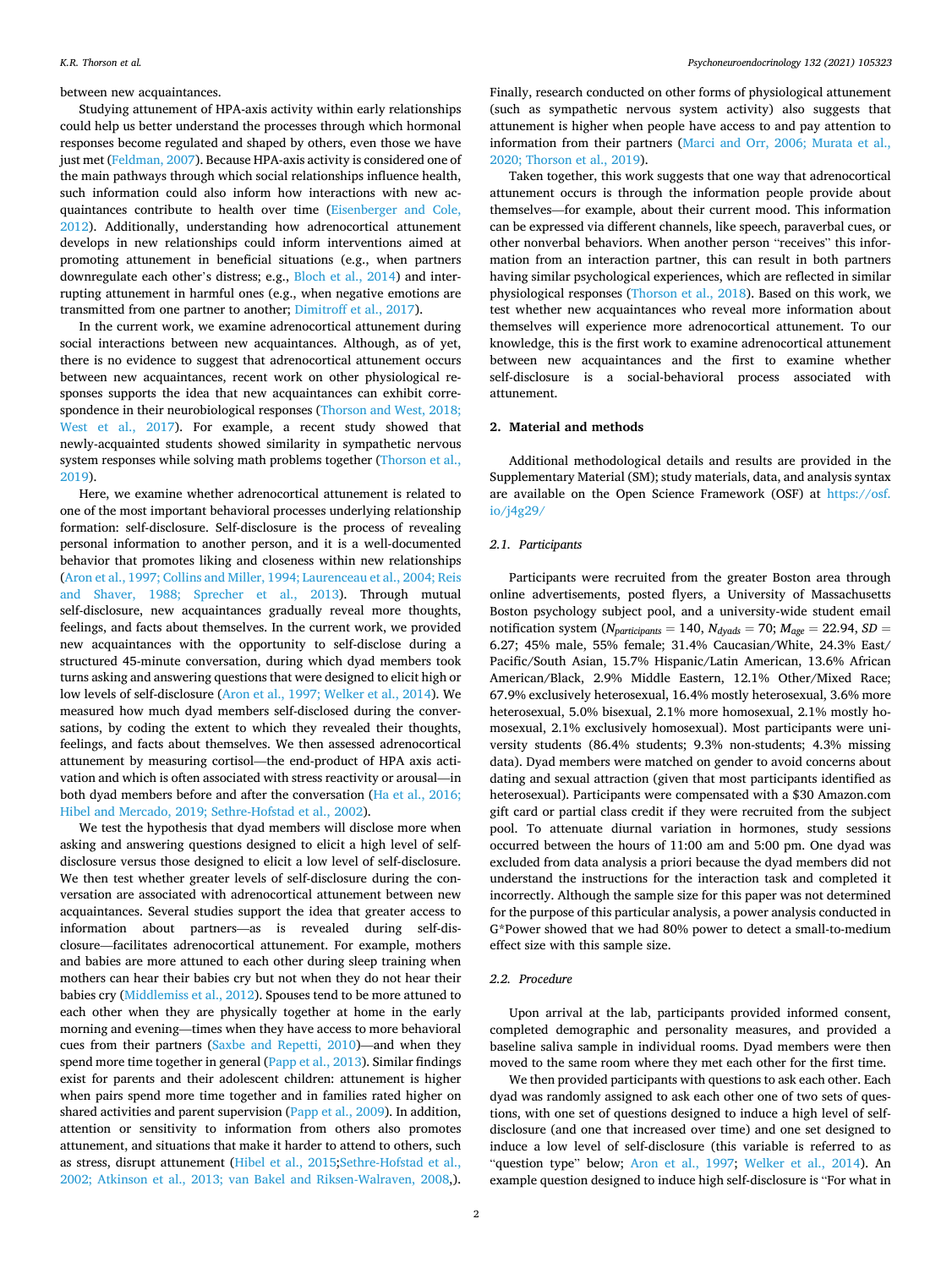<span id="page-2-0"></span>your life do you feel most grateful?" An example question designed to induce less self-disclosure is "Do you read a newspaper often and which do you prefer?" Both participants answered every question they received but alternated in asking questions. The interactions lasted approximately 45 min and were video-recorded so that self-disclosure during the conversations could be independently coded.

After the interaction, participants returned to individual rooms. They all completed a task in which they described and answered questions about a close friend. This task was not a focus of the current paper, but the instructions and questions for the task are provided on this paper's OSF page. Participants then provided their second saliva sample approximately 20 min after the end of the conversation. We chose this timing because we expected self-disclosure to increase over the course of the conversation but at varying rates. Thus, we expected that, for each dyad, their peak level of self-disclosure would be at the end of the conversation and that, across the whole sample, peak variability of selfdisclosure would be at the end of the conversation. We, therefore, reasoned that this timing would provide the best opportunity for observing a relationship between self-disclosure and adrenocortical attunement were one to exist. All materials and procedures were approved by the Institutional Review Board at University of Massachusetts Boston.

#### *2.3. Measures*

#### *2.3.1. Adrenocortical attunement*

To ensure clean saliva for hormone processing, on the day of the study, participants were asked not to exercise, eat, drink any non-water liquids, or brush their teeth during the hour prior to the study. Participants provided 3–5 mL of saliva following passive drool protocols ([Granger et al., 2007](#page-6-0)) into polypropylene centrifuge tubes at two time points (directly before dyad members met each other and 20 min after their conversation ended). The samples were immediately frozen at − 30 degrees Celsius until assayed at a later date. Saliva samples were delivered to Brigham Research Assay Core, Boston, MA and assayed for cortisol using Salimetrics ELISA kits. The mean intra-assay coefficient of variation (CV) for cortisol was 9.2% and the inter-assay CV was 5.7%.

To measure adrenocortical attunement, we calculated the difference between dyad members' cortisol changes (see [Clearfield et al., 2014](#page-6-0); [Crockett et al., 2013; Griffin et al., 1999](#page-6-0) for a similar approach). To do this, we first marked as missing any cortisol concentrations (baseline and post-conversation) that were greater than three standard deviations from the mean. The average baseline cortisol concentration was then

0.11  $\mu$ g/dL (*SD* = 0.07); the average post-conversation cortisol concentration was 0.08  $\mu$ g/dL (*SD* = 0.05). We then calculated change scores for each participant (post-conversation value minus baseline value;  $M = -0.03$ ;  $SD = 0.07$ ; see Fig. 1). The finding that, on average, participants experienced a decline in cortisol is to be expected (1) given that cortisol typically decreases during the hours of the day in which we conducted this study ([Schultheiss and Stanton, 2009\)](#page-7-0) and (2) because getting-acquainted conversations with another person are not usually experiences that generate increases in HPA-axis activity [\(Dickerson](#page-6-0) & [Kemeny, 2004; Ketay et al., 2019](#page-6-0)). For this reason, we refer to the differences in cortisol between baseline and post-conversation as "change" scores rather than "reactivity" scores to avoid any confusion. Finally, we found the absolute difference between the two dyad member's change scores and multiplied these values by  $-1$  so that higher numbers would reflect greater adrenocortical attunement (total attunement scores [one per dyad] = 63;  $M = -0.07$ ; *SD* = 0.08).

We selected this measurement for adrenocortical attunement because it is appropriate for the type of dyads in this study—those that are indistinguishable, meaning that partners do not vary from each other on a theoretically meaningful variable [\(Kenny et al., 2006](#page-6-0)). Another common method predicts one dyad member's cortisol change or level from the other dyad member's cortisol change or level, respectively (e. g., across all dyads, researchers might examine whether cortisol responses of mothers predict the cortisol responses of their children; [Hibel](#page-6-0)  [et al., 2015](#page-6-0); [Papp et al., 2009\)](#page-6-0). However, this measure can only be used with distinguishable dyads—dyads in which the partners differ on a meaningful variable, like role in the family. The approach we took here—creating a difference score between both partners' change scores—can be done with indistinguishable dyads and, thus, avoids making an arbitrary selection of one partner's response as the outcome and the other as the predictor, which would bias results.

## *2.3.2. Self-disclosure*

Three trained research assistants independently coded the recorded interactions by rating the extent to which participants revealed their (1) thoughts, (2) feelings, and (3) facts about themselves on 1 (*not at all* / *very little*) to 5 (*extremely*) scales. Although we coded for other aspects of the conversations as part of a larger project, these were the only three items we coded for that indicated self-disclosure. Two coders provided judgments of each participant at three time points, after each fifteenminute interval of the interaction. One video could not be coded because of a problem with the video-recording equipment. Interrater reliability was assessed using average-measures one-way random effects



**Fig. 1.** Spaghetti plot showing cortisol concentrations for individual participants from baseline to post-conversation. Bolded lines indicate cortisol concentrations at the mean and at one standard deviation above  $(+1 S_D)$  and below  $(-1 S_D)$  the mean.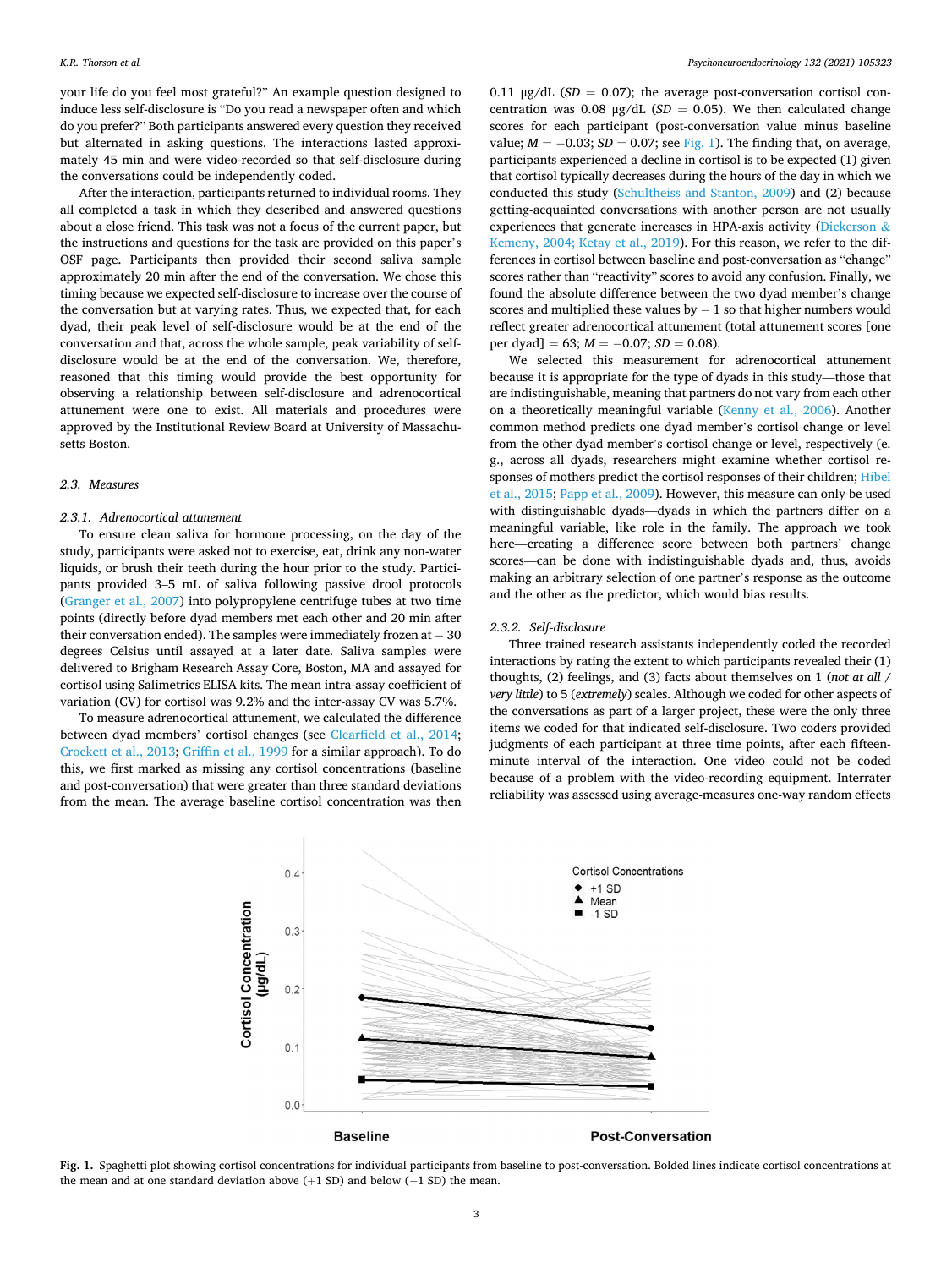ICCs, which were in the "good" range (ICC for revealed thoughts =0.63; ICC for revealed feelings =0.64; ICC for revealed facts about oneself  $=0.61$ ; [Hallgren, 2012; McGraw](#page-6-0) & Wong, 1996). We averaged the ratings across the two coders (for each participant), and then averaged the three items (revealing thoughts, feelings, and facts) at each time point (αs from.93 to.96) to get an individual self-disclosure measure at each time point.

Although we collected three self-disclosure measurements per person and, thus, six self-disclosure measurements per dyad, because our outcome of interest is adrenocortical attunement (which has only one observation per dyad), we use one self-disclosure score per dyad as the predictor of adrenocortical attunement [\(Kenny et al., 2006; Snijders and](#page-6-0)  [Bosker, 2011\)](#page-6-0). Given that there is often high reciprocity between dyad members in how much they disclose to one another ([Collins and Miller,](#page-6-0)  [1994; Dindia, 2000\)](#page-6-0), this approach is not only necessary analytically but also reasonable theoretically. Indeed, we observed a high correlation between dyad members' self-disclosure  $(r = 0.70, p < .001)$ , and the average difference between both dyad members' self-disclosure scores was low (given a 1–5 scale;  $M = 0.34$ ,  $SD = 0.30$ ,  $Min = 0.00$ ,  $Max =$ 1.22). Therefore, we averaged self-disclosure measurements per person across time points ( $\alpha = 0.91$ ) and then across dyad members. This resulted in one self-disclosure measure per dyad which was approximately normally distributed ( $M = 3.54$ ,  $SD = 0.54$ ; total self-disclosure scores [one per dyad]  $= 68$ ). Although dyadic data typically violate the assumption of non-independence, multilevel modeling (which can account for non-independence) was not necessary because there was only one outcome per dyad ([Kenny et al., 2006\)](#page-6-0).

#### **3. Results**

#### *3.1. Primary analyses*

First, we conducted a linear regression to predict self-disclosure during the conversation (one score per dyad) from question type (high self-disclosure coded as 1; low self-disclosure coded as −1). As expected, dyads who were assigned to ask each other high self-disclosure questions disclosed more ( $M = 3.75$ ,  $SD = 0.54$ ) than dyads who were assigned to ask each other low self-disclosure questions ( $M = 3.35$ ,  $SD = 0.47$ ), *b*  $= 0.20, SE = 0.06, \beta = .37, t(66) = 3.26, p = .002, 95\% \text{ CI: } 0.08 - 0.32.$ 

Next, we conducted another linear regression to predict adrenocortical attunement (one score per dyad) from self-disclosure, while adjusting for question type. As predicted, we found that greater selfdisclosure predicted greater adrenocortical attunement,  $b = 0.04$ , *SE*   $= 0.02, \ \beta = 0.28, \ t(59) = 2.05, \ \ p = .045, \ 95\% \ \ \text{CI:} \ \ 0.001 - 0.08 \ \ \text{(see)}$ Figs. 2 and 3).

Although there was no direct effect of question type on adrenocortical attunement,  $b = -0.003$ ,  $SE = 0.01$ ,  $\beta = -0.04$ ,  $t(59) = -0.27$ , *p* = .79, 95% CI: − 0.02–0.02, we examined whether there was a significant indirect effect of question type on adrenocortical attunement via self-disclosure during the conversation. Using bootstrapping, the 95% confidence interval of the indirect effect of question type on adrenocortical attunement did not contain zero [.0003,.02], indicating that the mediation was significant at  $\alpha = 0.05$ . Thus, assigning new acquaintances to ask and answer questions which induced a high level of selfdisclosure contributed to adrenocortical attunement via the selfdisclosure that those questions elicited.

#### *3.2. Sensitivity analyses*

We conducted three sensitivity analyses to investigate the robustness of the relationship between self-disclosure and adrenocortical attunement ([Thabane et al., 2013](#page-7-0)). All analyses adjusted for question type. First, we conducted an analysis with all cortisol data included (in contrast to our primary analysis, in which we marked cortisol values as missing if they were three or more standard deviations from the mean). The relationship between self-disclosure and adrenocortical attunement was consistent with that observed in our primary analysis with all cortisol data included,  $b = 0.06$ ,  $SE = 0.03$ ,  $\beta = 0.27$ ,  $t(64) = 2.06$ , *p* = .043, 95% CI: 0.002–0.11.

Second, because we identified one dyad in our primary analysis which had a very low adrenocortical attunement score relative to the rest of our dataset (noticeable in [Fig. 1](#page-2-0)2), we conducted an analysis in which this data point was replaced with the second-lowest adrenocortical attunement value (i.e., it was winsorized; [Gordis et al., 2006\)](#page-6-0). The relationship between self-disclosure and adrenocortical attunement was consistent with that observed in our primary analysis with this data point winsorized,  $b = 0.03$ ,  $SE = 0.02$ ,  $\beta = 0.27$ ,  $t(59) = 1.97$ ,  $p = .053$ , 95% CI: − 0.0005–0.062.

Third, because individual cortisol responses change over the course of the day [\(Posener et al., 1996](#page-6-0)), we conducted an analysis adjusting for the average time since waking across the two members of the dyad (which itself was not a significant predictor of attunement: *b <*0.001, *SE*   $= 0.0001, \beta = 0.02, t(58) = 0.12, p = .91, 95\% \text{ CI:} - 0.0002 - 0.0002.$ The relationship between self-disclosure and adrenocortical attunement was consistent with that observed in our primary analysis when adjusting for time since waking,  $b = 0.04$ ,  $SE = 0.02$ ,  $\beta = 0.28$ ,  $t(58) =$ 



#### **Self-Disclosure**

**Fig. 2.** Relationship between self-disclosure and adrenocortical attunement. The x-axis indicates predicted values at one standard deviation above and below the mean for self-disclosure. The gray band represents a 95% confidence interval around the regression line.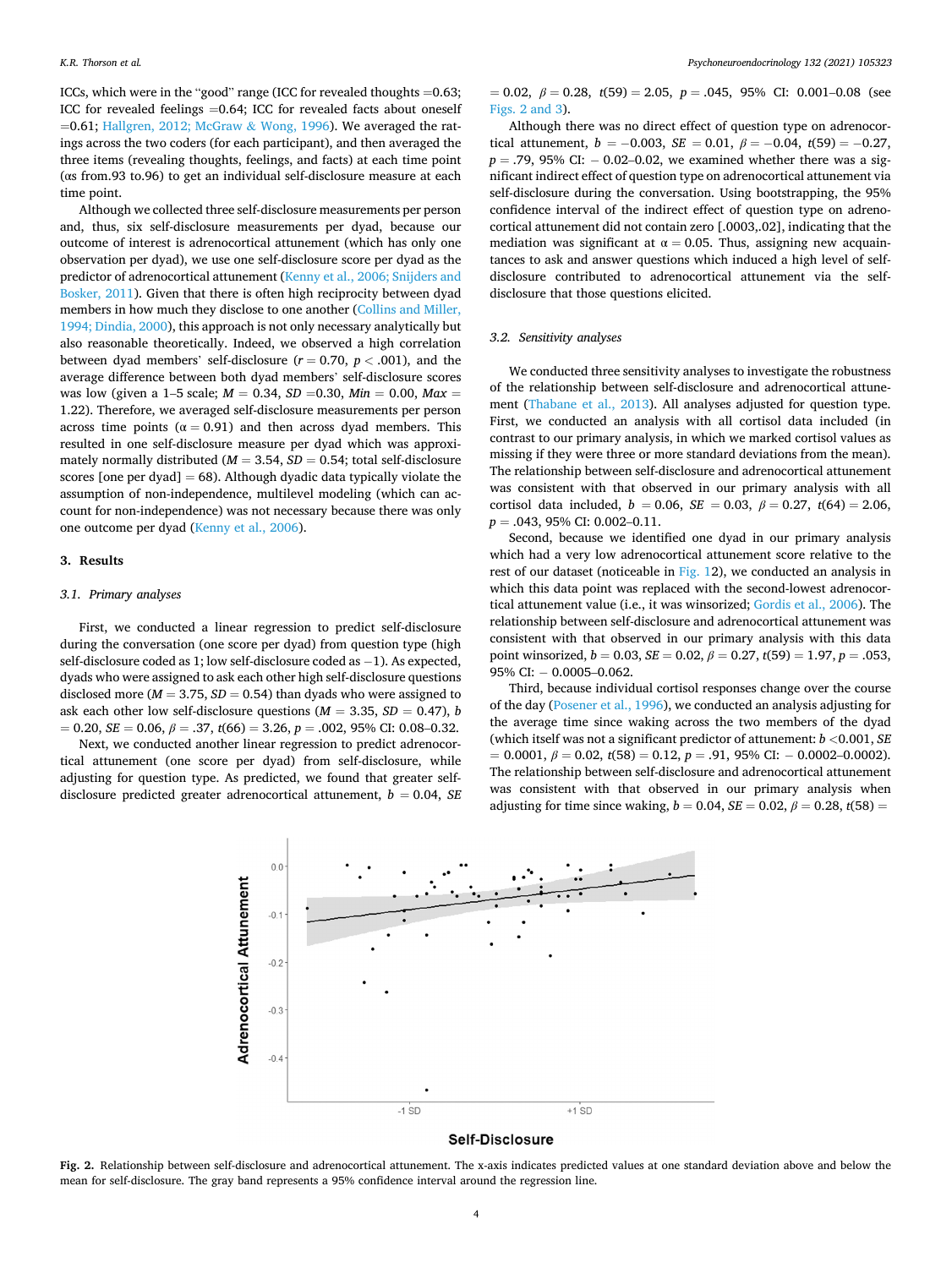

**Fig. 3.** Cortisol concentrations for six example dyads (three with high self-disclosure and high adrenocortical attunement and three with low self-disclosure and low adrenocortical attunement). Numbers at the bottom indicate self-disclosure and adrenocortical attunement values in terms of standard deviations (SDs) from the sample means.

1.99,  $p = .051$ , 95% CI:  $- 0.0002 - 0.08$ .

In sum, although the size of the relationship between self-disclosure and adrenocortical attunement varied slightly in size from analysis to analysis (*β*s ranging from 0.27 to 0.28), our three sensitivity analyses indicate that the relationship between self-disclosure and adrenocortical attunement is a robust one.

### *3.3. Ancillary analysis*

One question our analyses raise is whether self-disclosure promotes adrenocortical attunement for all dyads by decreasing both dyad members' HPA axis activity, across all dyads. We tested this possibility by examining whether self-disclosure predicted individual cortisol change, adjusting for question type. Because the outcome variable was at the level of the individual, we used a model that treated the cortisol scores from two dyad members as repeated measures and adjusted for nonindependence between the two dyad members by correlating their errors (Kenny & [Kashy, 2011\)](#page-6-0). We found that self-disclosure did not predict individual cortisol change. This was true both with a model that used the dyadic self-disclosure score ( $b = -0.002$ ,  $SE = 0.01$ , *t*  $(50.29) = -0.16$ ,  $p = .87$ ) as well as one using individual self-disclosure scores ( $b = -0.01$ ,  $SE = 0.01$ ,  $t(69.74) = -1.14$ ,  $p = .26$ ). Thus, we did not find support for the idea that self-disclosure leads to attunement by decreasing dyad members' HPA axis activity across the board.

#### **4. Discussion**

Does revealing more about oneself during a conversation with a new acquaintance predict greater similarity in cortisol changes with that person? We found that it does. When tasked with getting to know one another through a guided conversation, dyads who were assigned to ask and answer a set of questions designed to elicit high self-disclosure revealed more about themselves to each other than those assigned to

ask and answer a set of questions designed to elicit low self-disclosure. In turn, dyads who revealed more about themselves experienced more similar cortisol changes in response to their conversation. To our knowledge, this is the first work to examine adrenocortical attunement among new acquaintances, a process which has been well-studied in longer-term, close relationships. The results suggest that, when people have just met and are trying to get to know one another, disclosure of thoughts, feelings, and information about oneself may be one social process through which interaction partners become synchronized in their HPA-axis activity.

The current research supports the idea that our hormonal responses can become regulated and shaped by the people with whom we interact—even those we have just met. Our work suggests that the process of self-disclosure, given its ties to HPA-axis reactivity, may also be one pathway through which interactions with new acquaintances influence health ([Eisenberger and Cole, 2012](#page-6-0)). Future research might address whether newly-acquainted dyads become similar in HPA axis responding, via self-disclosure, in ways that are beneficial for long-term health, as well as when and for whom this happens. For example, adrenocortical attunement might be beneficial when new acquaintances both experience declines in (or stabilization of) HPA axis responses, instead of increases. We did not find evidence that self-disclosure promotes adrenocortical attunement for all dyads by decreasing both dyad members' HPA axis activity. Rather, for some dyads, self-disclosure may lead to similar decreases in HPA axis activity, and for other dyads, self-disclosure may lead to similar increases (or no changes) in HPA axis activity. One pathway through which self-disclosure may contribute to decreases in HPA axis activity is by promoting responsiveness and social support between partners ([Karsay et al., 2019; Laurenceau et al., 2004;](#page-6-0)  [Zhang, 2017](#page-6-0)). Future research might address whether dyads for whom self-disclosure and responsiveness are tightly linked experience similar declines in HPA axis activity, which, if repeated across many interactions with new acquaintances, could be beneficial for people's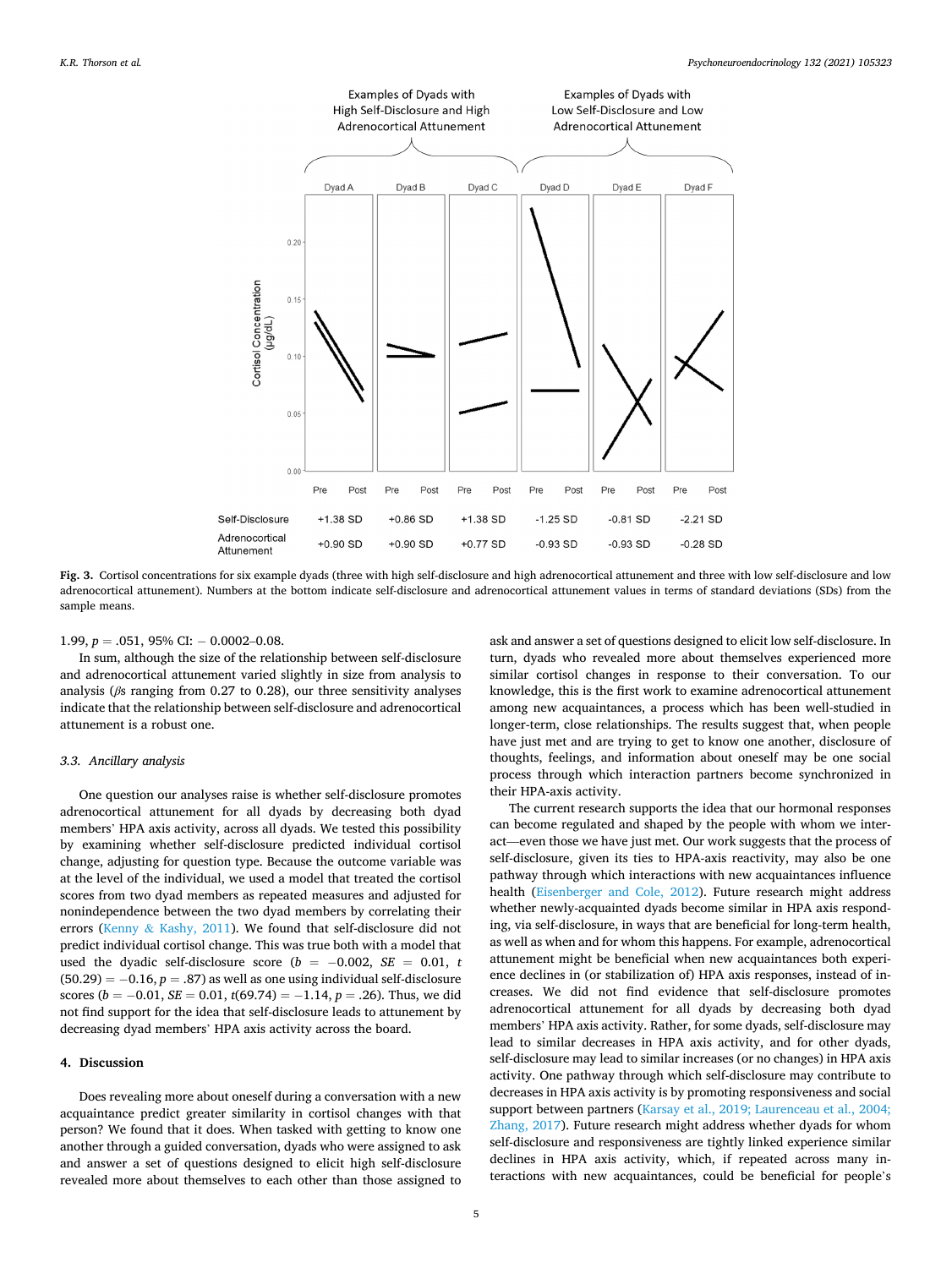## health in the long run.

We have proposed that self-disclosure is associated with adrenocortical attunement because it means people are providing their interaction partners with information about their current psychological experiences (i.e., they are acting as "expressive" targets; [Funder, 2012\)](#page-6-0). If their partners pay attention to this information, both dyad members may then have similar psychological experiences, which get reflected in similar physiological changes [\(Thorson et al., 2018](#page-7-0)). Future work on this topic might address whether self-disclosure leads to adrenocortical attunement via the processes we have proposed here—specifically, attentiveness between interaction partners and shared psychological experiences. For example, researchers might capture the process of attention between partners via visual attention or individual difference variables related to perceptivity of others. Shared experiences might be measured via participants' self-reports of their experiences—perhaps directly after the interaction or while watching a videotape of the interaction—or via outside observers' perceptions (Chen et al., 2020). One interesting possibility that this work raises is that people may not need to explicitly reveal information about their current psychological states for adrenocortical attunement to occur. Instead, it may be that disclosing any thought, feeling, or fact from any time in one's life causes people's partners to pay more attention to them in general. This increase in general attention may allow people to gain more information about their partners' current psychological states, thereby potentiating attunement in current physiological responses.

Several studies have suggested that adrenocortical attunement is particularly likely to occur when one or both members of a dyad experience distress or a lack of support [\(Ha et al., 2016; Hibel and Mercado,](#page-6-0)  [2019; Liu, Rovine, Klein et al., 2013; Pratt et al., 2017; Rankin et al.,](#page-6-0)  [2018; Saxbe and Repetti, 2010](#page-6-0)). These findings may seem at odds with our current results, given that the conversations we studied here and the disclosure that occurred during them was not necessarily distressing. However, these past findings emerged in studies of close relationships, in contrast to our study here of newly-acquainted people. One possibility is that the most noticeable behaviors from partners in close relationships are ones indicating distress, and, therefore, these are the behaviors that potentiate physiological synchrony between partners. In contrast, in the early stages of relationship formation, when people are forming first impressions and gathering the most information about each other ([Borkenau et al., 2004; Brown and Bernieri, 2017; Wiedenroth and](#page-6-0)  [Leising, 2020\)](#page-6-0), interaction partners may attend closely to any revealing information, potentially due to the novelty of the interaction. In new relationships, then, behavioral cues that reveal something about a person, rather than behaviors that communicate distress, may be the ones most likely to contribute to adrenocortical attunement. Future research might consider how relationship stage influences which behaviors are most likely to predict adrenocortical attunement and whether the influence of self-disclosure on adrenocortical attunement declines over time.

Several strengths of this study are worth noting. One, we studied adrenocortical attunement during face-to-face social interactions, which is important given that most interactions—especially with new acquaintances—occur in face-to-face settings. Two, we used a measure of self-disclosure that was based on participants' actual behaviors (as judged by outside coders) and not based on participants' reports of disclosure, which could be biased by self-presentational concerns or retrospective biases. And, three, participants in this study varied in terms of their race (about one third of participants identified as White, one quarter as Asian, and about 15% each as Latinx and as Black), increasing generalizability of these results beyond just one racial or ethnic group.

# *4.1. Limitations and future directions*

We studied pairs of new acquaintances who were not meaningfully different from one another (in contrast to other relationships, where

dyad members can be distinguished from each other on theoretically meaningful variables—for example, husband-wife and parent-child combinations). This focus on indistinguishable, new acquaintances means that we were limited in having one measure of attunement per dyad, and, therefore, only one combined measure of disclosure for the dyad as well. To better understand the nuances of how self-disclosure is associated with adrenocortical attunement, future work might consider assigning partners to roles—for example, where one person discloses during the conversation and the other partner listens (Sprecher et al., [2013\)](#page-7-0). This would allow for isolating how the act of disclosing versus the act of listening to another person is associated with becoming more similar to another partner in cortisol change, which would be interesting from a theoretical perspective. That being said, because reciprocity in self-disclosure during unstructured interactions is typically quite high ([Collins and Miller, 1994; Dindia, 2000](#page-6-0)), from a practical standpoint, it is unlikely that the two processes ever operate completely separately in real interactions.

Here, we measured adrenocortical attunement as the extent to which both dyad members experienced similar cortisol changes in response to an initial guided conversation with each other, and we did this by comparing pre- to post-conversation levels of cortisol. Future work might consider measuring cortisol more frequently throughout the guided conversations to more precisely model how adrenocortical attunement unfolds over time. In addition, future work might also consider whether new acquaintances experience similarity in cortisol responses that are measured throughout the day or as new acquaintances recover from shared stressors [\(Hibel et al., 2015; Liu et al., 2013;](#page-6-0)  [Papp et al., 2009, 2013; Rankin et al., 2018; Saxbe et al., 2015; Saxbe](#page-6-0)  [and Repetti, 2010\)](#page-6-0). Although it seems unlikely that new acquaintances would experience similar cortisol responses throughout the day (relative to married partners and family members), it is possible that similarity in responding could exist if the acquaintances were in each other's presence across the day (e.g., as might happen for new coworkers). New acquaintances might also experience similar cortisol responses as they recover from shared stressors if they have access to information from each other or are still thinking about each other as they recover. All these approaches, assuming they involve sampling cortisol multiple times, would also allow for measuring adrenocortical attunement as the extent to which one partner's cortisol level at one time point influenced the other partner's cortisol level at a later time point (e.g., using the stability and influence model outlined by [Thorson et al., 2018](#page-7-0)). This analytic approach would be useful in that it could reveal whether there are meaningful differences in which dyad member "influences" the cortisol change experienced by the other dyad member at a later time point. In sum, collecting more measurements of new acquaintances' cortisol would be a useful next step for understanding more about when, for how long, and how new acquaintances experience similar HPA axis activity.

In addition, an important question is what the relationship of adrenocortical attunement is to people's subjective experiences of their interactions with new acquaintances. For example, do people enjoy interactions with new acquaintances more if they experience more adrenocortical attunement? As other research has demonstrated and as we report in the supplement, adrenocortical attunement and other measures of physiological correspondence are neither uniformly good nor bad for relationships ([Danyluck and Page-Gould, 2019](#page-6-0); [Timmons](#page-7-0)  [et al., 2015](#page-7-0)). To the extent that adrenocortical attunement occurs because of the mechanisms we have theorized about here—that is, when people provide information about themselves that is paid attention to by their interaction partners—it could occur within interactions that people perceive as positive or negative. For example, interactions focused on the disclosure of distressing personal information might be less enjoyable than those that focus on the disclosure of positive personal information, even though both interactions might be associated with attunement. One possibility is that the type of attunement (i.e., similarity in how much cortisol increases, decreases, or stays the same)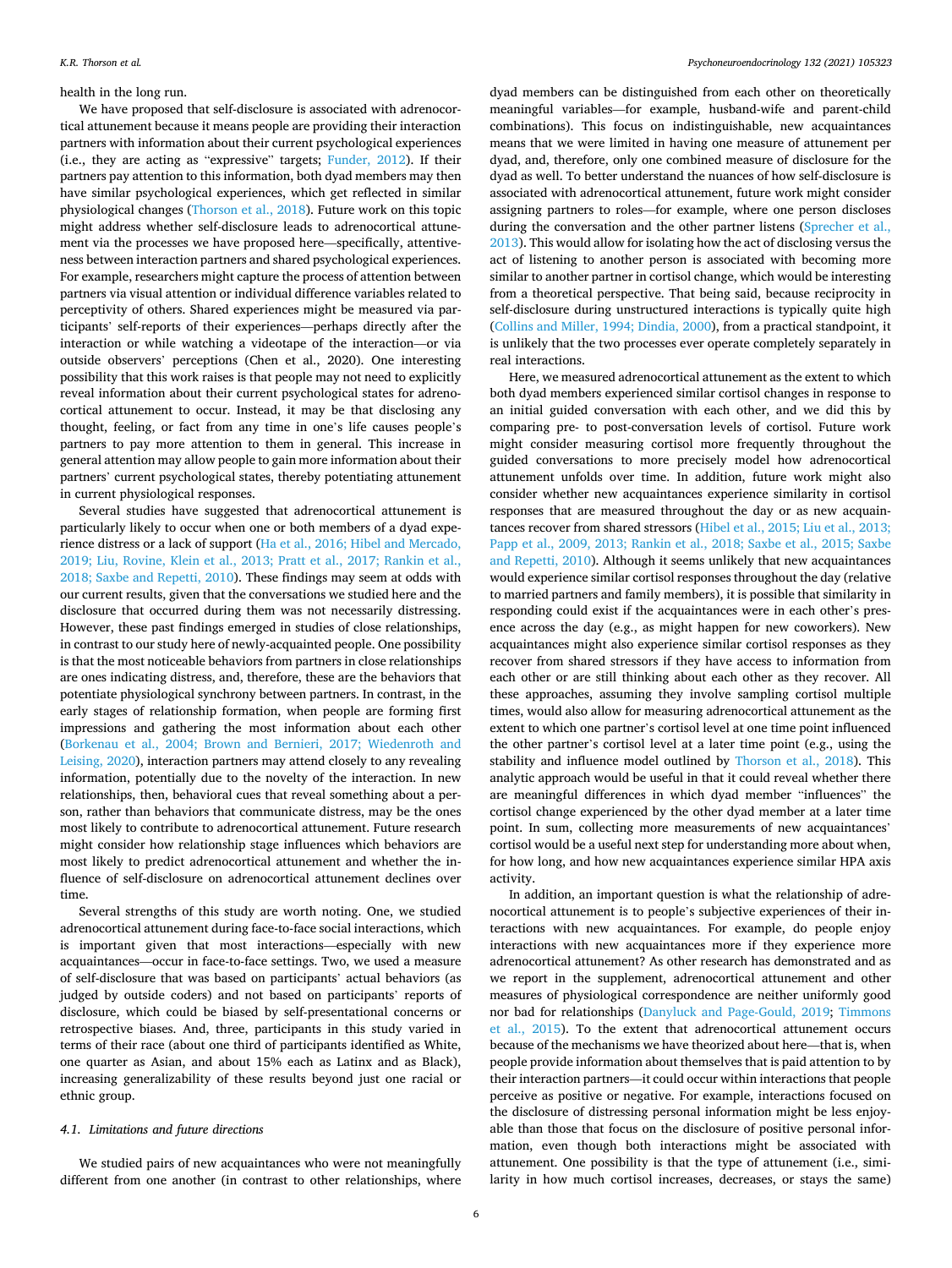#### <span id="page-6-0"></span>*K.R. Thorson et al.*

predicts the valence of people's feelings post-interaction. Although we do not have the statistical power to examine that question here, future research might consider how attunement type or other features of a conversation shape the association between attunement and subjective experiences of interactions and relationships.

Finally, dyad members in this study were fairly similar to each other (although likely less similar to each other than dyads in most work on adrenocortical attunement, which has examined close relationship partners). All participants lived in the same metropolitan area, and most of the dyads (74.2%) were composed of two current university students. Although this is similar to real life in that people are likely to interact with those who are similar to them in terms of life experiences, environment, and personality (McPherson et al., 2001), it is possible that different effects might emerge for dyad members who are less similar to each other. For example, dyad members from more dissimilar backgrounds may have trouble communicating with each other due to language differences or cultural norms, and they may also disclose information that is confusing to one another, given different life experiences. In these situations, dyad members are likely to be less accurately perceived, and this could lead to less adrenocortical attunement. Future work might consider these possibilities and examine how adrenocortical attunement unfolds for new acquaintances who are more dissimilar to one another than the dyads here.

## *4.2. Conclusion*

The current study demonstrated, for the first time, that selfdisclosure during a guided conversation between new acquaintances is associated with similarity in cortisol responses to that conversation. In other words, dyads who revealed more about themselves experienced similar cortisol changes in response to their conversation. This work documents one social process through which adrenocortical attunement occurs during early relationship formation and, in doing so, reveals a new process through which our physiological functioning can become tied to those around us—even those we have just met.

#### **Author Note**

Study materials, data, and analysis syntax are available at [https://osf](https://osf.io/j4g29)  [.io/j4g29](https://osf.io/j4g29)[/https://osf.io/j4g29/?view\\_only](https://osf.io/j4g29/?view_only=7c7289818a2c48c7b5ebb9e75ba752d6)= 7c7289818a2c48c7b5e [bb9e75ba752d6](https://osf.io/j4g29/?view_only=7c7289818a2c48c7b5ebb9e75ba752d6) 

## **Conflict of Interest**

The authors have no conflicts of interest to declare.

# **Appendix A. Supporting information**

Supplementary data associated with this article can be found in the online version at [doi:10.1016/j.psyneuen.2021.105323.](https://doi.org/10.1016/j.psyneuen.2021.105323)

## **References**

- [Aron, A., Melinat, E., Aron, E.N., Vallone, R.D., Bator, R.J., 1997. The experimental](http://refhub.elsevier.com/S0306-4530(21)00197-9/sbref1) [generation of interpersonal closeness: a procedure and some preliminary findings.](http://refhub.elsevier.com/S0306-4530(21)00197-9/sbref1) [Personal. Soc. Psychol. Bull. 23 \(4\), 363](http://refhub.elsevier.com/S0306-4530(21)00197-9/sbref1)–377.
- [Atkinson, L., Gonzalez, A., Kashy, D.A., Santo Basile, V., Masellis, M., Pereira, J.,](http://refhub.elsevier.com/S0306-4530(21)00197-9/sbref2) [Chisholm, V., Levitan, R., 2013. Maternal sensitivity and infant and mother](http://refhub.elsevier.com/S0306-4530(21)00197-9/sbref2) [adrenocortical function across challenges. Psychoneuroendocrinology 38 \(12\),](http://refhub.elsevier.com/S0306-4530(21)00197-9/sbref2) [2943](http://refhub.elsevier.com/S0306-4530(21)00197-9/sbref2)–2951.
- [Bloch, L., Haase, C.M., Levenson, R.W., 2014. Emotion regulation predicts marital](http://refhub.elsevier.com/S0306-4530(21)00197-9/sbref3) [satisfaction: more than a wives](http://refhub.elsevier.com/S0306-4530(21)00197-9/sbref3)' tale. Emotion 14 (1), 130–144.
- Borkenau, P., Mauer, N., Riemann, R., Spinath, F.M., Angleitner, A., 2004. Thin slices of behavior as cues of personality and intelligence (Scopus). J. Personal. Soc. Psychol. 86 (4), 599–614. <https://doi.org/10.1037/0022-3514.86.4.599>.
- [Brown, J., Bernieri, F., 2017. Trait perception accuracy and acquaintance within groups:](http://refhub.elsevier.com/S0306-4530(21)00197-9/sbref5)  [tracking accuracy development. Personal. Soc. Psychol. Bull. 43 \(5\), 716](http://refhub.elsevier.com/S0306-4530(21)00197-9/sbref5)–728.
- [Clearfield, M.W., Carter-Rodriguez, A., Merali, A.-R., Shober, R., 2014. The effects of SES](http://refhub.elsevier.com/S0306-4530(21)00197-9/sbref6)  [on infant and maternal diurnal salivary cortisol output. Infant Behav. Dev. 37 \(3\),](http://refhub.elsevier.com/S0306-4530(21)00197-9/sbref6) 298–[304](http://refhub.elsevier.com/S0306-4530(21)00197-9/sbref6).
- [Collins, N.L., Miller, L.C., 1994. Self-disclosure and liking: a meta-analytic review.](http://refhub.elsevier.com/S0306-4530(21)00197-9/sbref7) [Psychol. Bull. 116 \(3\), 457](http://refhub.elsevier.com/S0306-4530(21)00197-9/sbref7)–475.
- [Crockett, E.E., Holmes, B.M., Granger, D.A., Lyons-Ruth, K., 2013. Maternal disrupted](http://refhub.elsevier.com/S0306-4530(21)00197-9/sbref8) [communication during face-to-face interaction at 4 months: relation to maternal and](http://refhub.elsevier.com/S0306-4530(21)00197-9/sbref8)  [infant cortisol among at-risk families. Infancy 18 \(6\), 1111](http://refhub.elsevier.com/S0306-4530(21)00197-9/sbref8)–1134.
- Danyluck, C., Page-Gould, E., 2019. Social and Physiological Context can Affect the Meaning of Physiological Synchrony. Sci. Rep. 9 (1), 8222. [https://doi.org/10.1038/](https://doi.org/10.1038/s41598-019-44667-5)  [s41598-019-44667-5](https://doi.org/10.1038/s41598-019-44667-5)
- Dickerson, S.S., Kemeny, M.E., 2004. Acute stressors and cortisol responses: A theoretical integration and synthesis of laboratory research. Psychol. bull. 130 (3), 355. [https://](https://doi.org/10.1037/0033-2909.130.3.355)  [doi.org/10.1037/0033-2909.130.3.355](https://doi.org/10.1037/0033-2909.130.3.355).
- [Dimitroff, S.J., Kardan, O., Necka, E.A., Decety, J., Berman, M.G., Norman, G.J., 2017.](http://refhub.elsevier.com/S0306-4530(21)00197-9/sbref11)  [Physiological dynamics of stress contagion. Sci. Rep. 7 \(1\), 1](http://refhub.elsevier.com/S0306-4530(21)00197-9/sbref11)-8.
- [Dindia, K., 2000. Sex differences in self-disclosure, reciprocity of self-disclosure, and self](http://refhub.elsevier.com/S0306-4530(21)00197-9/sbref12)[disclosure and liking: three meta-analyses reviewed. In: Petronio, S. \(Ed.\), Balancing](http://refhub.elsevier.com/S0306-4530(21)00197-9/sbref12)  [the Secrets of Private Disclosures. Lawrence Erlbaum Associates Publishers,](http://refhub.elsevier.com/S0306-4530(21)00197-9/sbref12)  [pp. 21](http://refhub.elsevier.com/S0306-4530(21)00197-9/sbref12)–35.
- [Eisenberger, N.I., Cole, S.W., 2012. Social neuroscience and health: neurophysiological](http://refhub.elsevier.com/S0306-4530(21)00197-9/sbref13)  [mechanisms linking social ties with physical health. Nat. Neurosci. 15 \(5\), 669](http://refhub.elsevier.com/S0306-4530(21)00197-9/sbref13)–674.
- Feldman, R., 2007. Parent–infant synchrony and the construction of shared timing; [physiological precursors, developmental outcomes, and risk conditions. J. Child](http://refhub.elsevier.com/S0306-4530(21)00197-9/sbref14) [Psychol. Psychiatry 48 \(3](http://refhub.elsevier.com/S0306-4530(21)00197-9/sbref14)–4), 329–354.
- [Funder, D.C., 2012. Accurate personality judgment. Curr. Dir. Psychol. Sci. 21 \(3\),](http://refhub.elsevier.com/S0306-4530(21)00197-9/sbref15) 177–[182](http://refhub.elsevier.com/S0306-4530(21)00197-9/sbref15).
- Gordis, E.B., Granger, D.A., Susman, E.J., Trickett, P.K., 2006. Asymmetry between salivary cortisol and alpha-amylase reactivity to stress: Relation to aggressive behavior in adolescents. Psychoneuroendocrinology 31 (8), 976–987. [https://doi.](https://doi.org/10.1016/j.psyneuen.2006.05.010) [org/10.1016/j.psyneuen.2006.05.010](https://doi.org/10.1016/j.psyneuen.2006.05.010).
- [Granger, D.A., Kivlighan, K.T., Fortunato, C., Harmon, A.G., Hibel, L.C., Schwartz, E.B.,](http://refhub.elsevier.com/S0306-4530(21)00197-9/sbref17)  [Whembolua, G.-L., 2007. Integration of salivary biomarkers into developmental and](http://refhub.elsevier.com/S0306-4530(21)00197-9/sbref17)  [behaviorally-oriented research: problems and solutions for collecting specimens.](http://refhub.elsevier.com/S0306-4530(21)00197-9/sbref17) [Physiol. Behav. 92 \(4\), 583](http://refhub.elsevier.com/S0306-4530(21)00197-9/sbref17)–590.
- [Griffin, D., Murray, S., Gonzalez, R., 1999. Difference score correlations in relationship](http://refhub.elsevier.com/S0306-4530(21)00197-9/sbref18) [research: a conceptual primer. Pers. Relatsh. 6 \(4\), 505](http://refhub.elsevier.com/S0306-4530(21)00197-9/sbref18)–518.
- [Ha, T., Yeung, E.W., Rogers, A.A., Poulsen, F.O., Kornienko, O., Granger, D.A., 2016.](http://refhub.elsevier.com/S0306-4530(21)00197-9/sbref19)  [Supportive behaviors in adolescent romantic relationships moderate adrenocortical](http://refhub.elsevier.com/S0306-4530(21)00197-9/sbref19)  [attunement. Psychoneuroendocrinology 74, 189](http://refhub.elsevier.com/S0306-4530(21)00197-9/sbref19)–196.
- [Hallgren, K.A., 2012. Computing inter-rater reliability for observational data: An](http://refhub.elsevier.com/S0306-4530(21)00197-9/sbref20) [overview and tutorial. Tutor. Quant. Methods. Psychol. 8 \(1\), 23.](http://refhub.elsevier.com/S0306-4530(21)00197-9/sbref20)
- [Hibel, L.C., Mercado, E., 2019. Marital conflict predicts mother-to-infant adrenocortical](http://refhub.elsevier.com/S0306-4530(21)00197-9/sbref21)  [transmission. Child Dev. 90 \(1\), e80](http://refhub.elsevier.com/S0306-4530(21)00197-9/sbref21)–e95.
- [Hibel, L.C., Granger, D.A., Blair, C., Finegood, E.D., Investigators, F.L.P.K., 2015.](http://refhub.elsevier.com/S0306-4530(21)00197-9/sbref22)  [Maternal-child adrenocortical attunement in early childhood: continuity and change.](http://refhub.elsevier.com/S0306-4530(21)00197-9/sbref22)  [Dev. Psychobiol. 57 \(1\), 83](http://refhub.elsevier.com/S0306-4530(21)00197-9/sbref22)–95.
- [Karsay, K., Schmuck, D., Matthes, J., Stevic, A., 2019. Longitudinal effects of excessive](http://refhub.elsevier.com/S0306-4530(21)00197-9/sbref23)  [smartphone use on stress and loneliness: the moderating role of self-disclosure.](http://refhub.elsevier.com/S0306-4530(21)00197-9/sbref23) [Cyber Behav. Soc. Netw. 22 \(11\), 706](http://refhub.elsevier.com/S0306-4530(21)00197-9/sbref23)–713.
- [Kenny, D.A., Kashy, D.A., Cook, W.L., 2006. Dyadic Data Analysis. Guilford Press](http://refhub.elsevier.com/S0306-4530(21)00197-9/sbref24).
- [Kenny, D.A., Kashy, D.A., 2011. Dyadic data analysis using multilevel modeling. Handb.](http://refhub.elsevier.com/S0306-4530(21)00197-9/sbref25)  [Adv. Multilevel. Anal. 335](http://refhub.elsevier.com/S0306-4530(21)00197-9/sbref25)–370.
- Ketay, S., Welker, K.M., Beck, L.A., Thorson, K.R., Slatcher, R.B., 2019. Social anxiety, cortisol, and early-stage friendship. J. Soc. Pers. Relatsh. 36 (7), 1954–1974. [https://](https://doi.org/10.1177/0265407518774915)  [doi.org/10.1177/0265407518774915.](https://doi.org/10.1177/0265407518774915)
- [Laurenceau, J.-P., Rivera, L.M., Schaffer, A.R., Pietromonaco, P.R., 2004. Intimacy as an](http://refhub.elsevier.com/S0306-4530(21)00197-9/sbref27)  [interpersonal process: current status and future directions. Handb. Closeness Intim.](http://refhub.elsevier.com/S0306-4530(21)00197-9/sbref27)  61–[78](http://refhub.elsevier.com/S0306-4530(21)00197-9/sbref27).
- [Liu, S., Rovine, M.J., Klein, L.C., Almeida, D.M., 2013. Synchrony of diurnal cortisol](http://refhub.elsevier.com/S0306-4530(21)00197-9/sbref28)  [pattern in couples. J. Fam. Psychol. 27 \(4\), 579](http://refhub.elsevier.com/S0306-4530(21)00197-9/sbref28)–588.
- [Marci, C.D., Orr, S.P., 2006. The effect of emotional distance on psychophysiologic](http://refhub.elsevier.com/S0306-4530(21)00197-9/sbref29)  [concordance and perceived empathy between patient and interviewer. Appl.](http://refhub.elsevier.com/S0306-4530(21)00197-9/sbref29)  [Psychophysiol. Biofeedback 31 \(2\), 115](http://refhub.elsevier.com/S0306-4530(21)00197-9/sbref29)–128.
- [McGraw, K.O., Wong, S.P., 1996. Forming inferences about some intraclass correlation](http://refhub.elsevier.com/S0306-4530(21)00197-9/sbref30)  [coefficients. Psychol.Methods 1 \(1\), 30](http://refhub.elsevier.com/S0306-4530(21)00197-9/sbref30).
- [Middlemiss, W., Granger, D.A., Goldberg, W.A., Nathans, L., 2012. Asynchrony of](http://refhub.elsevier.com/S0306-4530(21)00197-9/sbref31) mother–infant hypothalamic–pituitary–[adrenal axis activity following extinction of](http://refhub.elsevier.com/S0306-4530(21)00197-9/sbref31)  [infant crying responses induced during the transition to sleep. Early Hum. Dev. 88](http://refhub.elsevier.com/S0306-4530(21)00197-9/sbref31)  [\(4\), 227](http://refhub.elsevier.com/S0306-4530(21)00197-9/sbref31)–232.
- [Murata, A., Nishida, H., Watanabe, K., Kameda, T., 2020. Convergence of physiological](http://refhub.elsevier.com/S0306-4530(21)00197-9/sbref32)  [responses to pain during face-to-face interaction. Sci. Rep. 10 \(1\), 450](http://refhub.elsevier.com/S0306-4530(21)00197-9/sbref32).
- [Palumbo, R.V., Marraccini, M.E., Weyandt, L.L., Wilder-Smith, O., McGee, H.A., Liu, S.,](http://refhub.elsevier.com/S0306-4530(21)00197-9/sbref33)  [Goodwin, M.S., 2017. Interpersonal autonomic physiology: a systematic review of](http://refhub.elsevier.com/S0306-4530(21)00197-9/sbref33) [the literature. Personal. Soc. Psychol. Rev. 21 \(2\), 99](http://refhub.elsevier.com/S0306-4530(21)00197-9/sbref33)–141.
- [Papp, L.M., Pendry, P., Adam, E.K., 2009. Mother-adolescent physiological synchrony in](http://refhub.elsevier.com/S0306-4530(21)00197-9/sbref34)  [naturalistic settings: within-family cortisol associations and moderators. J. Fam.](http://refhub.elsevier.com/S0306-4530(21)00197-9/sbref34)  [Psychol. 23 \(6\), 882](http://refhub.elsevier.com/S0306-4530(21)00197-9/sbref34)–894.
- [Papp, L.M., Pendry, P., Simon, C.D., Adam, E.K., 2013. Spouses](http://refhub.elsevier.com/S0306-4530(21)00197-9/sbref35)' cortisol associations and [moderators: testing physiological synchrony and connectedness in everyday life.](http://refhub.elsevier.com/S0306-4530(21)00197-9/sbref35)  [Fam. Process 52 \(2\), 284](http://refhub.elsevier.com/S0306-4530(21)00197-9/sbref35)–298.
- [Posener, J.A., Schildkraut, J.J., Samson, J.A., Schatzberg, A.F., 1996. Diurnal variation of](http://refhub.elsevier.com/S0306-4530(21)00197-9/sbref36)  [plasma cortisol and homovanillic acid in healthy subjects.](http://refhub.elsevier.com/S0306-4530(21)00197-9/sbref36) [Psychoneuroendocrinology 21 \(1\), 33](http://refhub.elsevier.com/S0306-4530(21)00197-9/sbref36)–38.
- [Pratt, M., Apter-Levi, Y., Vakart, A., Kanat-Maymon, Y., Zagoory-Sharon, O.,](http://refhub.elsevier.com/S0306-4530(21)00197-9/sbref37) [Feldman, R., 2017. Mother-child adrenocortical synchrony; moderation by dyadic](http://refhub.elsevier.com/S0306-4530(21)00197-9/sbref37)  [relational behavior. Horm. Behav. 89, 167](http://refhub.elsevier.com/S0306-4530(21)00197-9/sbref37)–175.